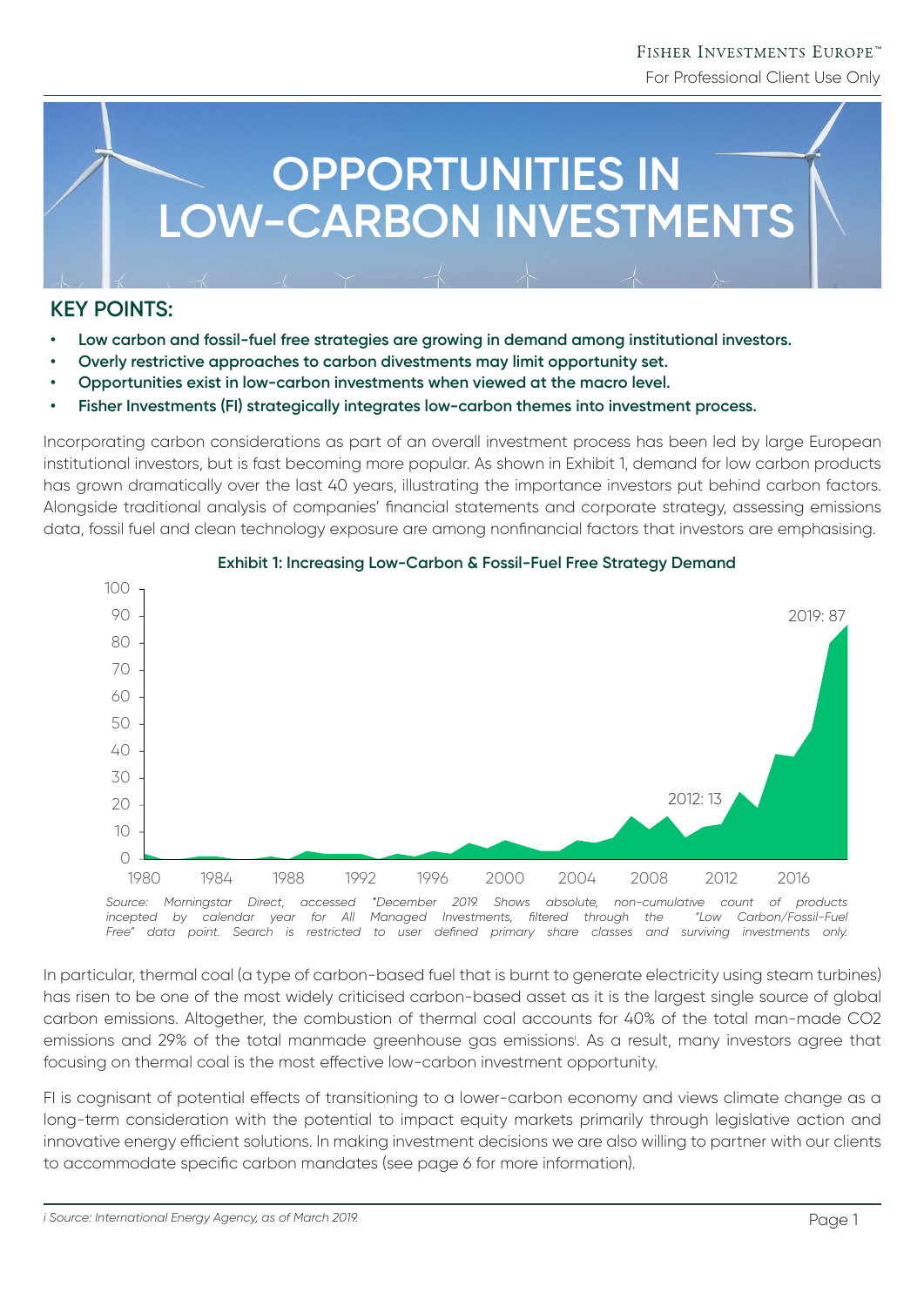# **OVERLY RESTRICTIVE APPROACHES TO CARBON DIVESTMENTS MAY LIMIT OPPORTUNITY SET**

For institutional investors that are facing the possibility or necessity to divest from carbon, there are multiple approaches. Investors may construct their divestment strategy by answering the following questions:

## **1. What type of carbon-based fuel should be excluded?**

- Thermal coal
- $\bigcap$ il
- Natural gas
- **Biofuels**
- **2. Which metrics should be used?**

Examples:

- Revenue derived
- Power generated
- MSCI environmental rating
- Reserves ownership

## **3. What threshold level should be set?**

Examples:

- Divest companies with ≥60% of power generated or revenue derived (Exhibit 2)
- Divest companies with BBB rating or above
- Divest companies with oil reserves



Depending on the answer to each of the above questions, various types of divestment strategies can be implemented - from restricting a small list of companies to a longer, more general list. The divestment parameters act as a lever influencing the number of constituents in the investable universe. Therefore, an investor should be mindful that an overly restrictive approach to divestment may limit opportunities. For example, divestment of companies that derived all of its revenue from carbon-based fuels will exclude large portions of the energy and utility companies. As a result, performance may also deviate substantially from the benchmark and lead to an increase in portfolio risk.

# **FISHER INVESTMENTS' DIVESTMENT APPROACH**

FI believes in constructing a carbon divestment strategy that restricts the worst offenders while offsetting portfolio risks. The following details how our research group constructed our divestment strategy:

## **1. Type of carbon-based fuels: Thermal Coal**

Like many investors, we also believe in excluding thermal coal because it produces the most CO2 emissions per unit of energy than any other fuels.

## **2. Metrics: Power Generated or Revenue Derived**

Our objective is to choose a metric that directly isolates thermal coal business activity. Initially, the ownership of thermal coal reserves metric seemed to be suitable. Many investors believe withdrawing financial capital from the suppliers means that thermal coal reserves would not be extracted for fuel. However, this metric is not comprehensive enough to identify companies with other business activities related to thermal coal such as exploration activities, midstream operations (transportation, storage, and wholesaling) and downstream operations (refining, processing, marketing and distribution).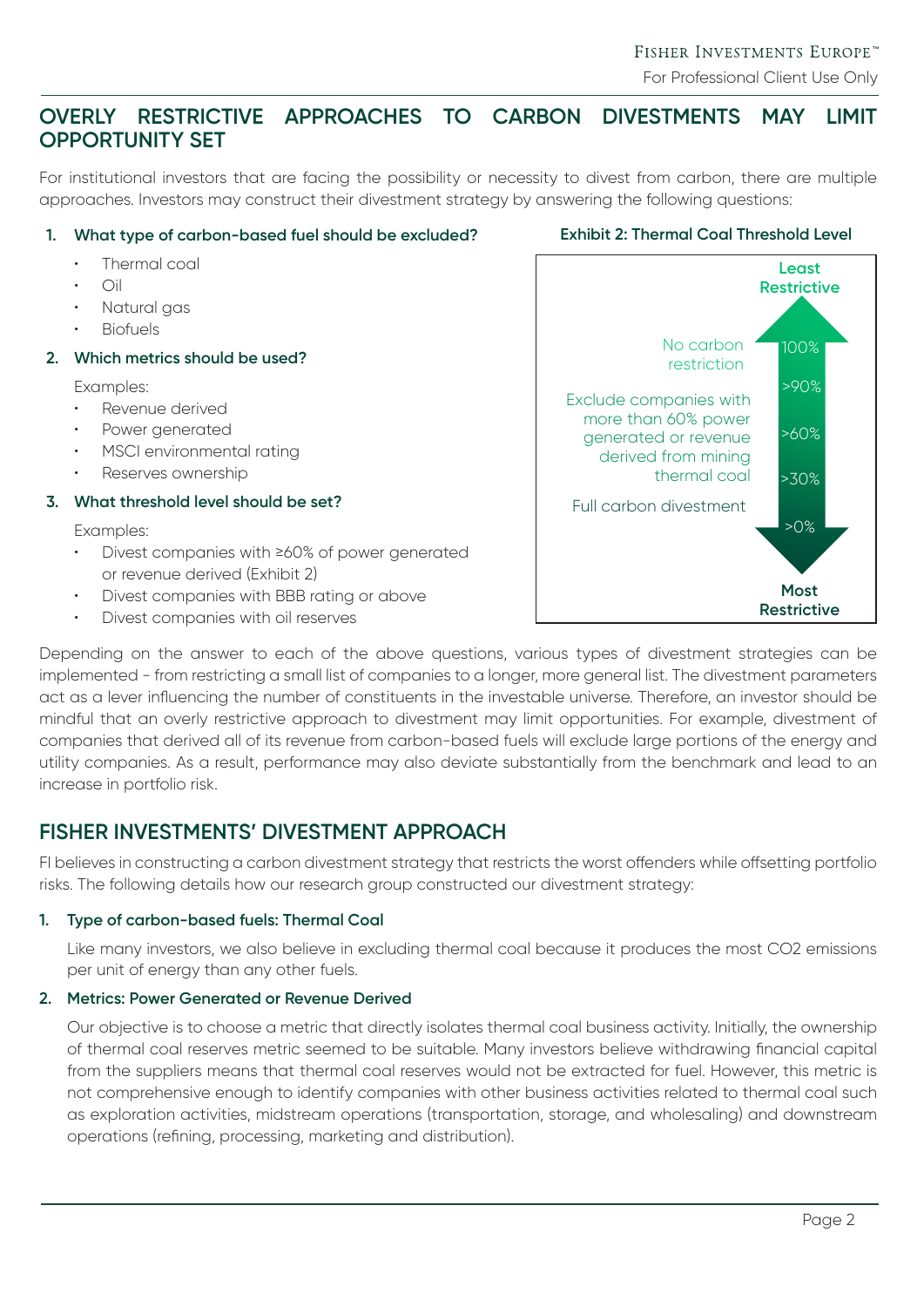## **Metrics continued...**

We believe in restricting thermal coal based on *power generated* or *revenue derived. Power generated*  captures companies that use thermal coal as a source of fuel, and *revenue derived* isolates companies with considerable income from selling thermal coal. In looking at these two metrics, we are able to restrict companies either by upstream or downstream activities.

#### **3. Threshold level: More than 30%**

Determining an appropriate restriction threshold is paramount as restrictions have varied affects across sectors. Sectors with business activities directly related to the carbon-based fuel industry like Energy, Utilities, Materials and Industrial have varying degrees of impact. For example, complete divestment from thermal coal restricts 75% of the Utilities sector in MSCI ACWI (Exhibit 3). In contrast, restriction at the 30% threshold only limits 34% of the Utilities sector.

Overall, we have chosen to set a 30% divestment threshold level. By eliminating companies with more than 30% power generated or revenue derived from mining thermal coal, the worst carbon offenders are restricted and reduces the total carbon emissions of the investable universe by a third<sup>ii</sup>.

This threshold level fulfills both a carbon divestment mandate and gives FI the flexibility to exercise our longterm investment decision process. Additionally, this approach is financially more practical in capturing a broader exposure to innovative and sustainable companies.

#### **Exhibit 3: Varying Degrees of Impact to Sector Benchmark Holdings With Thermal Coal Power Generated or Revenue Derived Restrictions**

## COMPLETE DIVESTMENT FROM THERMAL COAL RESTRICTS 75% OF THE UTILITIES SECTOR IN MSCI ACWI. IN CONTRAST, RESTRICTION AT THE 30% THRESHOLD ONLY LIMITS 34%



*Source: MSCI ESG Manager, data as of December 2019.*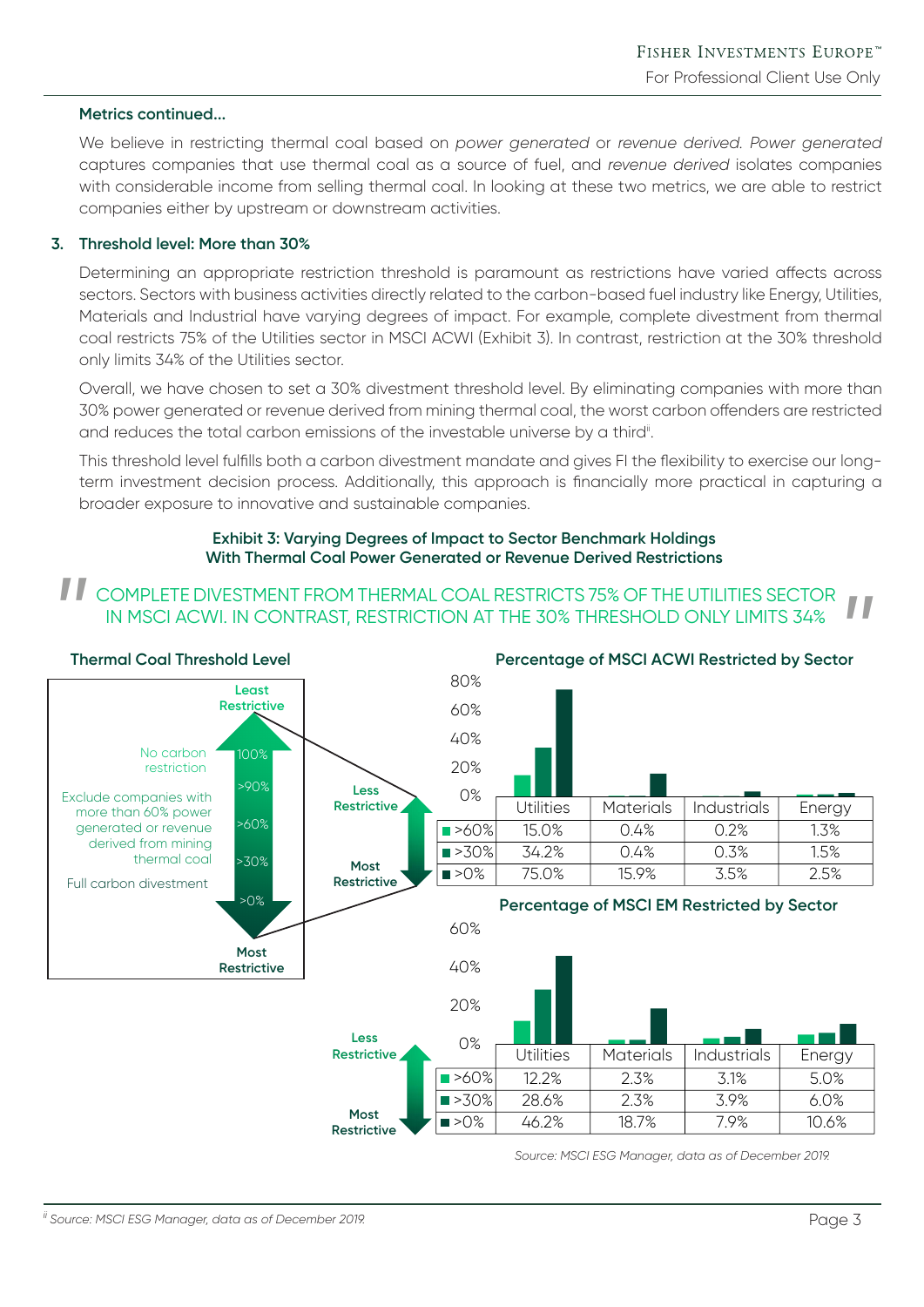# **OPPORTUNITIES IN LOW-CARBON INVESTMENTS EXISTS WHEN VIEWED AT THE MACRO LEVEL**

A top-down investment process relies on analysis of a wide range of economic, political and sentiment drivers to formulate forecasts and develop portfolio themes. Integrating carbon factors when analyzing global political drivers provides insight on securities that are at risk of facing potential political or regulatory actions surrounding carbon-related issues. Similarly, monitoring multinational agreements on carbon reduction and various countries de-emphasising the use of coal in favour of cleaner energy sources allows asset managers to uncover lowcarbon investment opportunities.

For example, China is known as the world's largest polluter and uses coal as its primary source of electric power generation (Exhibit 4). However, in contrast, China is very aggressive in their goal to become more carbonefficient as they recently increased its renewable energy production target to 35% by 2030. Currently, they are the world's largest producer of electricity from renewable energy sources (Exhibit 5).



### **Exhibit 4: Current Mix of Chinese Electric Power Exhibit 5: Total Electricity Generation by Renewables**

| Renewable Source             | China<br>Rank |
|------------------------------|---------------|
| Hydro-Power Generation       |               |
| Bio-Power Generation         |               |
| <b>Wind-Power Generation</b> |               |
| Solar PV Capacity            |               |
| Geo-thermal Heat Output      |               |

*Source: China Energy Portal, data as of December 2019. \*Thermal includes coal, gas, oil and biomass. Source: REN21, data as of December 2018.*

The Chinese government's influence on its market create an opportunity for it to drive rapid low-carbon initiatives uptake by both investors and issuers. In recent years, Chinese equities have grown to become a major component of the renewable electricity industry in the MSCI EM index (Exhibit 6). By monitoring carbon factors from a topdown perspective, investors have an advantage in identifying key opportunities for low-carbon investments.



## **Exhibit 6: China's Rising Market Share in Renewable Electricity**

*Source: FactSet Portfolio Analysis, month-end index weights from January 2010 to December 2019.*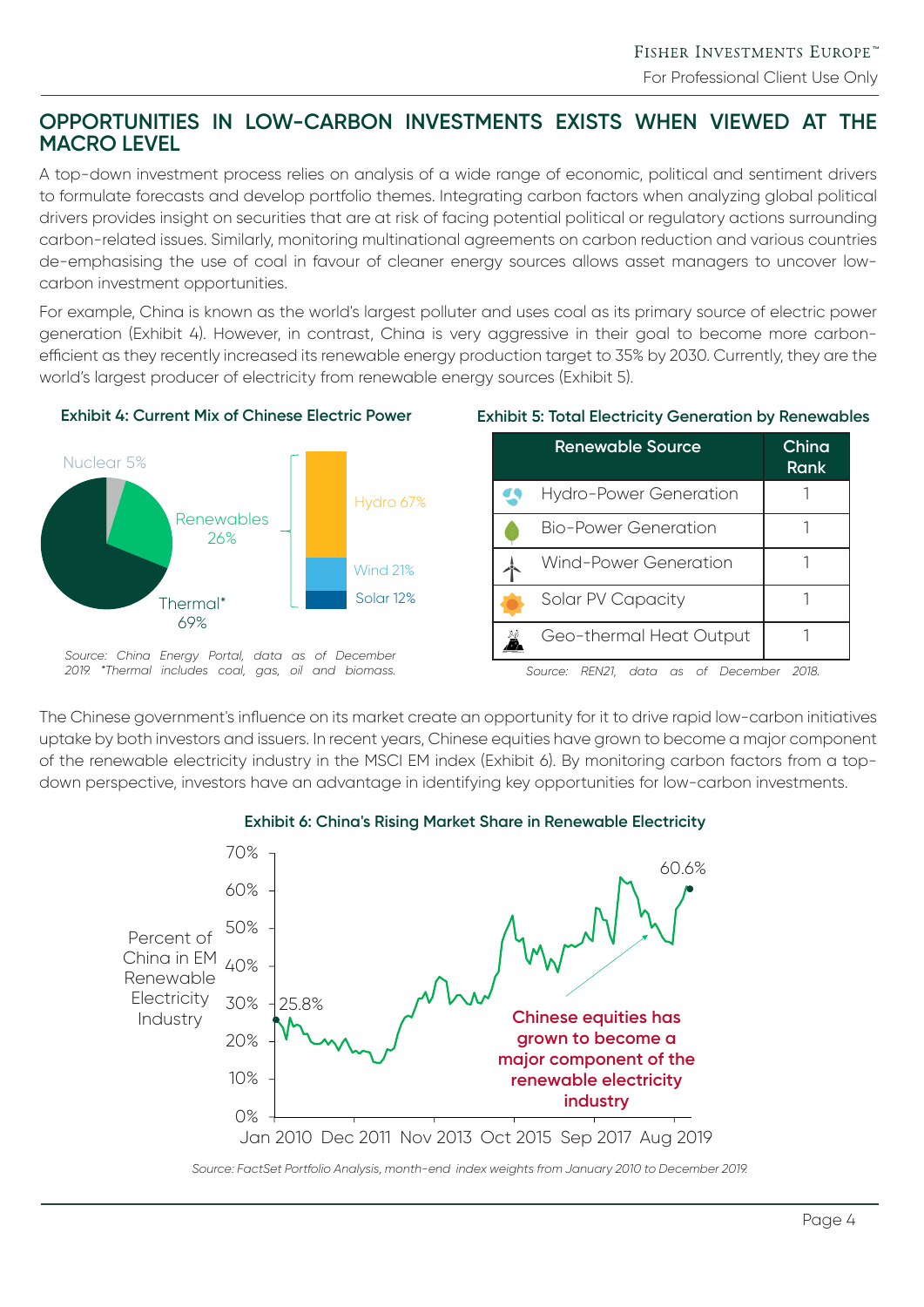# **FISHER INVESTMENTS STRATEGICALLY INTEGRATES LOW-CARBON THEMES INTO INVESTMENT PROCESS**

As investors look to move towards a low-carbon economy, one major concern regarding this transition is the impact that it could have on businesses and assets. With FI's flexible top-down investment process, we can easily accomodate for active carbon divestment (see page 2 for more information) and integration of lowcarbon themes into our investment process without sacrificing overarching themes. Both direct and transitional carbon risks are incorporated within FI's investment process (Exhibit 7). For example, within all portfolios, we review the impact of climate-related legislation, shifting consumer preferences on country, sector, as well as security decisions.

## **Exhibit 7: Examples of Direct and Transition Carbon Risk**

| <b>Direct Carbon Risk</b><br>(12-18 months idiosyncratic risks) |  |  |
|-----------------------------------------------------------------|--|--|
| Litigation Risks                                                |  |  |
| Legislative / Political isk                                     |  |  |
| Poor environmental stewardship                                  |  |  |
| Resource & Company Preparedness                                 |  |  |

| <b>Transition Carbon Risk</b><br>(long-term transition from carbon-<br>based economy) |  |
|---------------------------------------------------------------------------------------|--|
| Shifting consumer preferences                                                         |  |
| Shifting supply resources                                                             |  |
| Renewable technology needs                                                            |  |

*Sources: Fisher Investments Research, as of December 2019.*

Additionally, FI is able to measure the carbon emissions for individual portfolios and partner with our clients to accommodate specific carbon mandates. Currently, we offer ESG and low-carbon strategies that target a specified carbon divestment level. Within ESG portfolios, carbon-related risks are directly targeted by restricting various coal-fired utilities and mining companies involved in thermal coal extraction. Whereas within specific low carbon portfolios, FI explicitly targets a thermal coal reduction level relative to the respective strategy benchmark.

# **SUMMARY**

Overall, FI believes climate change should be considered as part of managing both near and long term risks and for the purposes of identifying opportunities stemming from the global transition to a low carbon economy. As a result, we incorporate low-carbon themes within our organisation and investment process. Our top down unique analysis of carbon serve as a source of excess return that are often overlooked by other investors.

Further, our research shows that the recommended threshold for managing thermal coal divestments is to apply a 30% threshold for thermal coal power generated or revenue derived. At this level, FI is able to focus on longterm results and seek to increase exposure to more carbon-efficient companies.

We believe our approach to low-carbon investments helps us seek to maximise the likelihood of achievina both objectives; desired performance and improving environmental and social conditions worldwide.